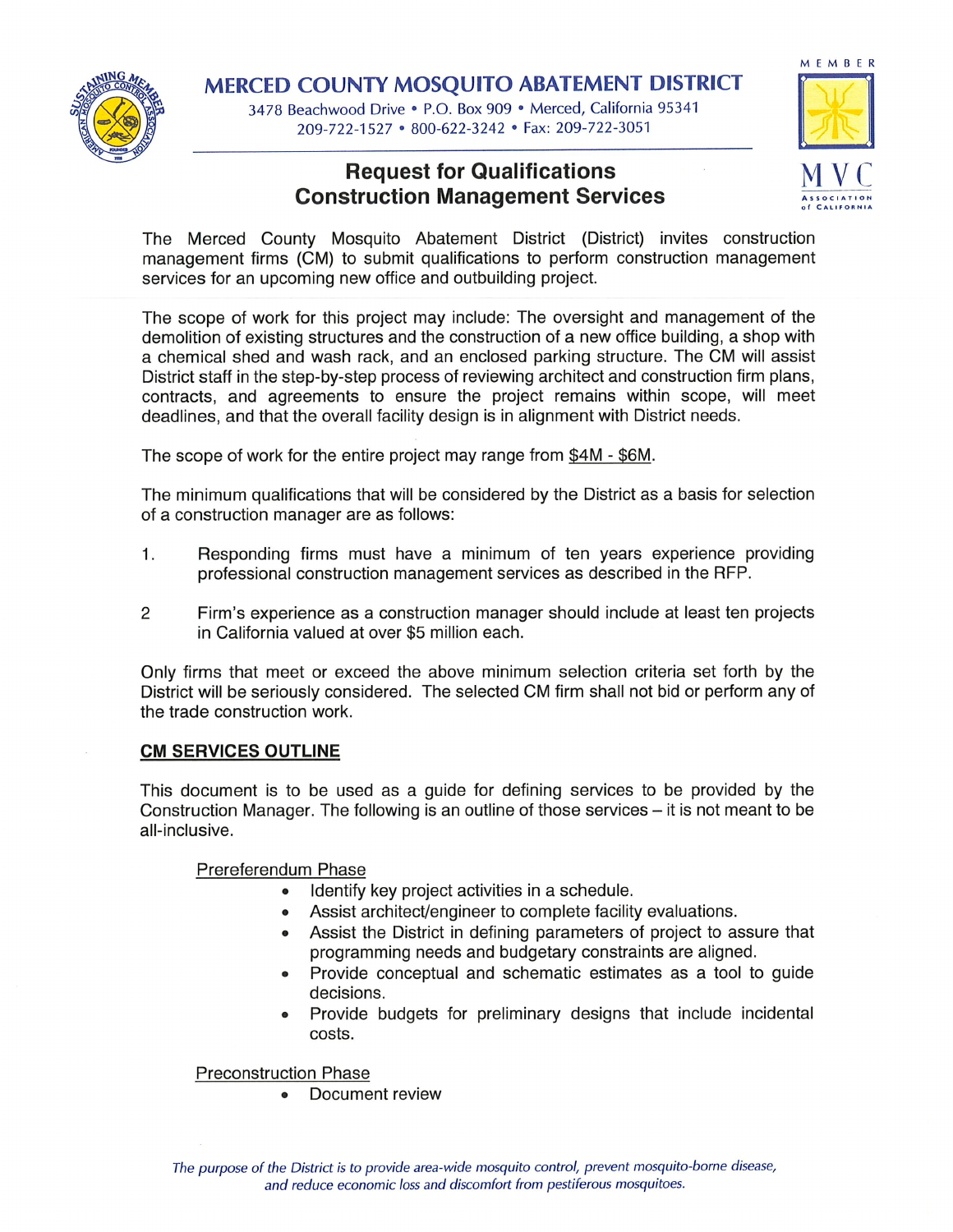- Estimate preparation
- Master scheduling
- Value engineering
- Cash flow analysis
- Construction logistics planning
- Phased construction planning
- Procurement

## Demolition and Construction Phase

- Provide full-time field coordination
- Manage all demo/construction contractors in the field
- Cost estimating
- Demo/Construction scheduling
- Manage shop drawing and submittal process
- Conduct all progress meetings
- Prepare monthly status reports for the District
- Review the safety programs of the trade contractors
- Track and review permits and approvals
- Minimize disruptions to workflow of Mosquito Abatement Staff
- Coordinate the District's occupancy requirements
- Coordinate all close out documentation

# **QUALIFICATIONS REQUIREMENTS**

The respondent's qualifications shall include the following:

- a. Title page showing the submission is for construction management services; the firm's name, name, address and telephone number of a contact person, and the date of the proposal.
- b. Table of Contents
- c. Information described in the Qualifications Format Section as outlined below.

Please send  $(2)$  hard copies and  $(1)$  digital copy of your proposal to:

 Merced County Mosquito Abatement District Attn: General Manager, Rhiannon Jones P.O. Box 909 Merced, CA 95341 MCMADOffice@gmail.com

d. It is the intent of the District to select the CM based primarily based on a combination of their qualifications, personal interview(s) and fees that will be requested at a later time in the competition.

## **QUALIFICATIONS FORMAT**

#### **1.** *Company Profile*

This section should state the size of the firm, the type of firm, firm background, the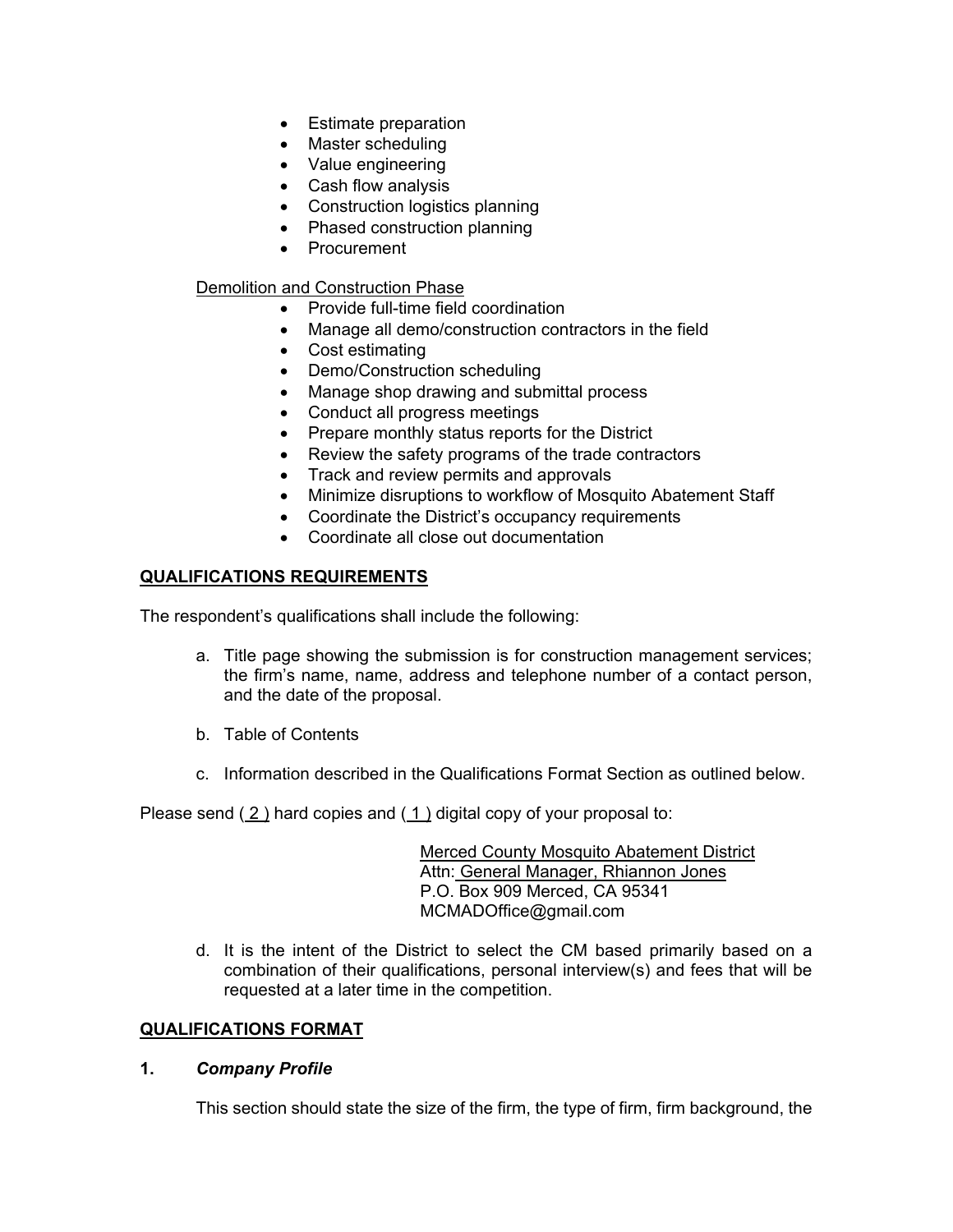location of the office from which the work on this project is to be performed.

## **2.** *Experience*

The submission should include details of experience with projects of similar size and complexity to the project described in this RFP. Please list **only those projects where your firm was the construction manager of record**, in which your firm's role was that of a pure Construction Manager and not a prime contractor, general contractor, architect/engineer, sub consultant, or subcontractor.

- a. List your firm's experience with new/addition projects. Include Owner's name; contact's name, title and phone number; a brief description; contract amount; and completion date. Please limit experience to last seven years.
- b. List your firm's experience with renovation projects. Include Owner's name; contact's name, title and phone number; a brief description; contract amount; and completion date. Please limit experience to last seven years.
- c. List your firm's current CM projects including District names, contract amounts and completion dates.

#### **3.** *References*

 A list of references who may be contacted should be included in the submission. This list should include past and present clients where your firm was the Construction Manager of record.

#### **4.** *Specific Project Approach*

Please provide details regarding your prereferendum, preconstruction and construction phase services and the approach your firm would use to achieve the owner's objectives.

#### **5.** *Proposed Staff*

Indicate the proposed team organization and identify key personnel including the project manager and field superintendent. Please include resumes for all key staff, outlining their roles on similar projects.

## **TERMS AND CONDITIONS**

- 1. The project outlined in this submission shall be awarded by *Merced County Mosquito Abatement District*
- 2. The District is not liable for costs incurred in the preparation of this submission and any other subsequent submissions or presentations.
- 3. The contents of the successful firm's proposal may become part of the contractual obligations if deemed appropriate by the District.